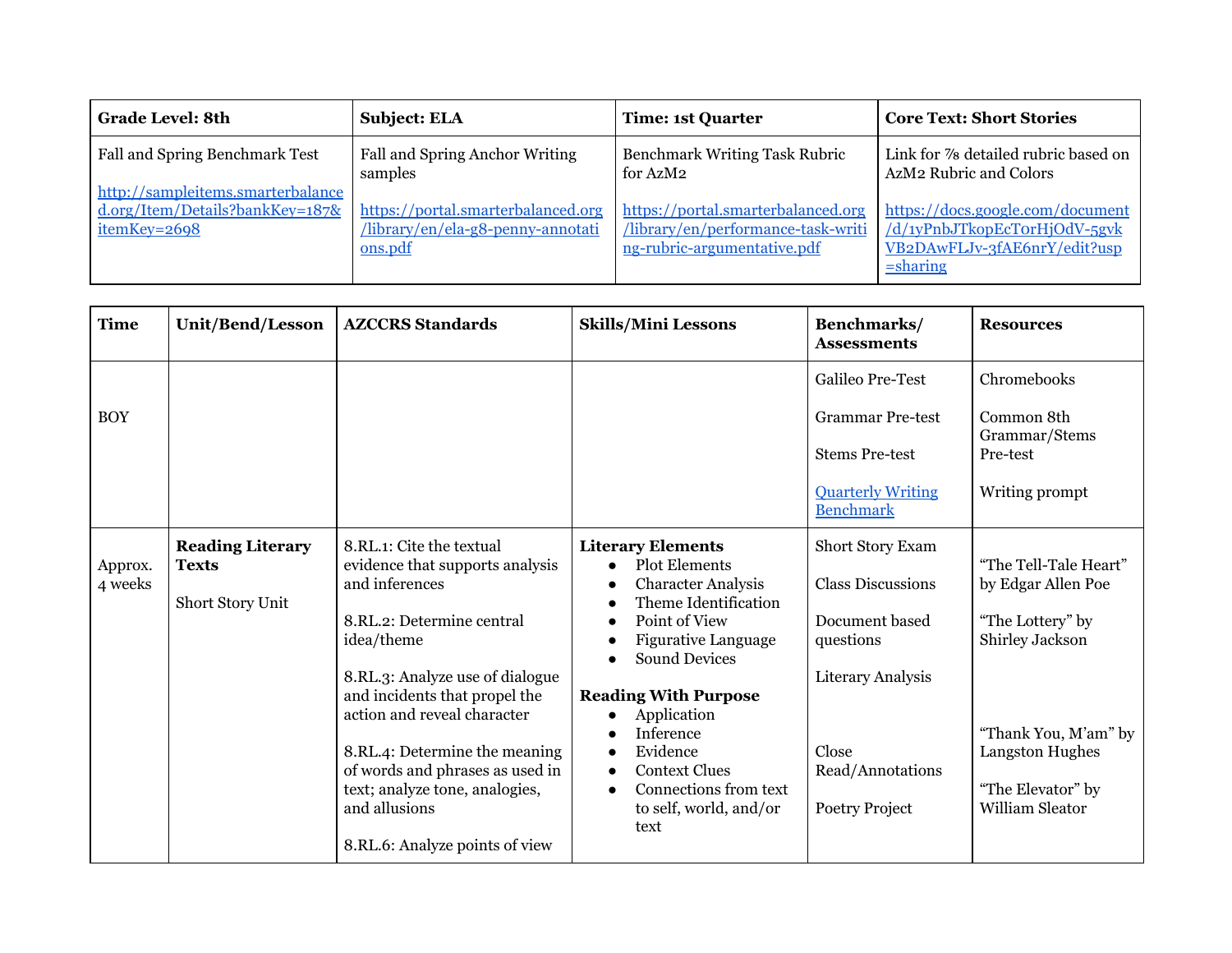| EOQ<br>(approx<br>4 weeks) |                                                                                                                                 | 8.L.5: Demonstrate<br>understanding of figurative<br>language, word relationships,<br>and nuances in word meanings<br>8.RL.9: Analyze how a modern<br>work of fiction draws on<br>themes, patterns of events, or<br>character types from myths,<br>traditional stories, or religious<br>works such as the Bible,<br>including how the material is<br>rendered new<br>8.SL.1: Engage effectively in a<br>range of collaborative<br>discussions with diverse<br>partners on topics, texts, and<br>issues, building on others' ideas<br>and expressing their own<br>clearly |                                                                                                                                                                                                                                                                                                                                                                    |                                                                                                                                                            |                                                                                                                               |
|----------------------------|---------------------------------------------------------------------------------------------------------------------------------|--------------------------------------------------------------------------------------------------------------------------------------------------------------------------------------------------------------------------------------------------------------------------------------------------------------------------------------------------------------------------------------------------------------------------------------------------------------------------------------------------------------------------------------------------------------------------|--------------------------------------------------------------------------------------------------------------------------------------------------------------------------------------------------------------------------------------------------------------------------------------------------------------------------------------------------------------------|------------------------------------------------------------------------------------------------------------------------------------------------------------|-------------------------------------------------------------------------------------------------------------------------------|
| 1st<br>Quarter             | Writing<br>Literary Analysis (U<br>of S)<br><b>Academic Vocabulary</b><br>Plagiarism<br>Restatement of<br>Question<br>Narrative | 8.W.9: Draw evidence from<br>literary or informational texts<br>to support analysis, reflection,<br>and research<br>8.W.6: Use technology,<br>including the Internet, to<br>produce and publish writing<br>8.W.5: With guidance and<br>support, revise, edit, rewrite for<br>final draft<br>8.W.4: Produce clear and<br>coherent writing in which the<br>development, organization,<br>and style are appropriate to<br>task, purpose, and audience                                                                                                                       | Three to five paragraph essay<br>format<br>Introductions: Hooks, Thesis<br>statements<br><b>Body Paragraphs: Topic</b><br>sentences, Textual evidence,<br>Parenthetical citations,<br>Organization through<br>transitions<br><b>Writing Conventions: Sentence</b><br>variety and fluency,<br>Maintaining verb tense, Third<br>person point of view, Word<br>Choice | The Writing Process<br>Writer's Workshop<br>Why I Narrative<br><b>Plot Elements</b><br>Literary Analysis<br>"Thank You, Ma'am"<br><b>Literary Analysis</b> | <b>Rubrics</b><br><b>Graphic Organizers</b><br>Mini-lessons<br>Academic Vocabulary<br>List<br>Google Classroom<br>Chromebooks |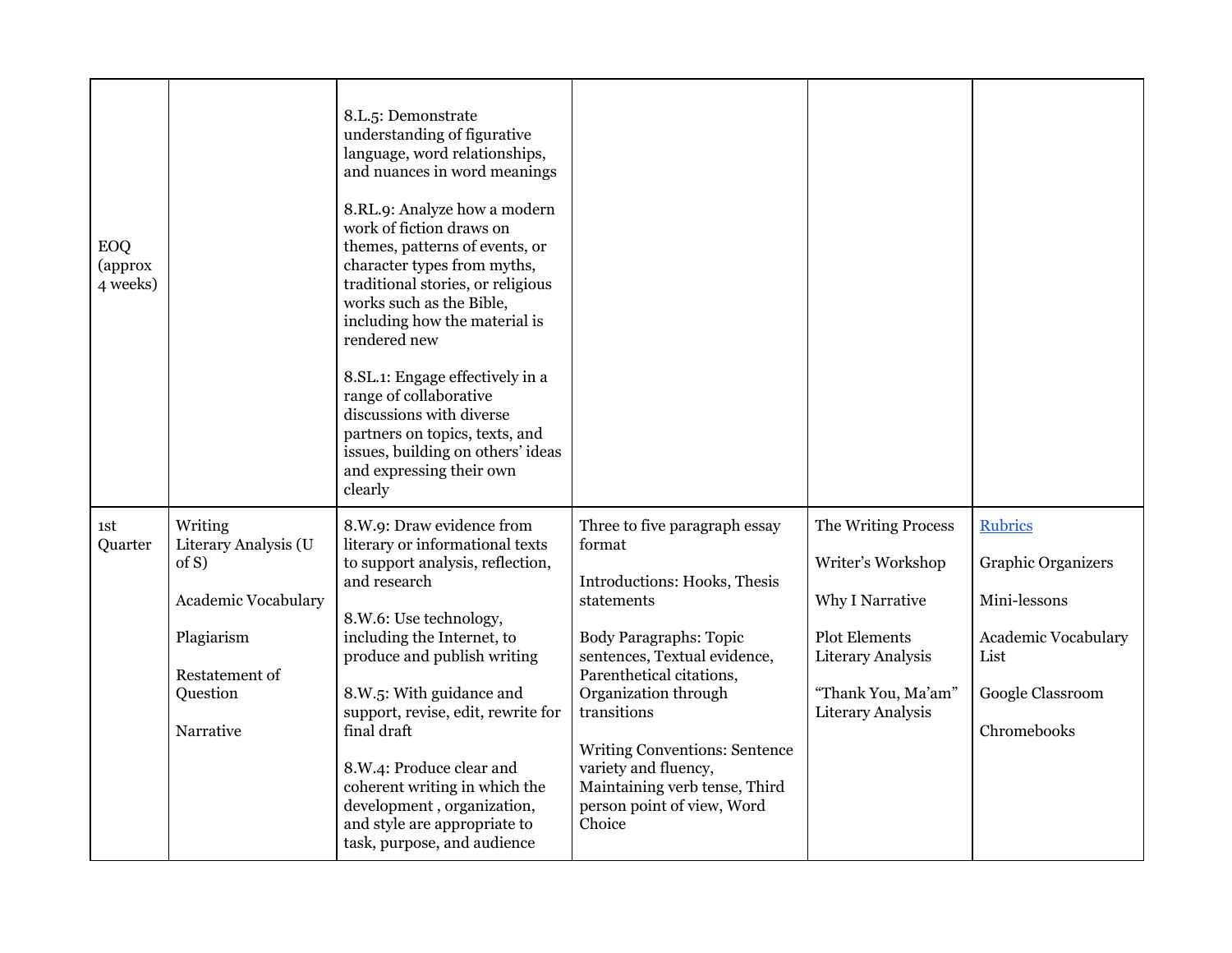|                   |                                            |                                                                                                                                                                                                                                                    | Author's Purpose<br>Writing process                                                                                        |                                                                |                                                                                                                                                                                                                |
|-------------------|--------------------------------------------|----------------------------------------------------------------------------------------------------------------------------------------------------------------------------------------------------------------------------------------------------|----------------------------------------------------------------------------------------------------------------------------|----------------------------------------------------------------|----------------------------------------------------------------------------------------------------------------------------------------------------------------------------------------------------------------|
| Yearlong          | Greek and Latin<br><b>Stems</b>            | 8.RL/RI.4: Determine the<br>meaning of words and phrases<br>as they are used in text,<br>including figurative,<br>connotative, and technical<br>meanings<br>8.L.3: Determine the meaning<br>of unknown and<br>multiple-meaning words or<br>phrases | Context clues<br>Knowledge of stem parts to<br>determine meanings of<br>unknown words<br>Vocabulary acquisition            | <b>Bellwork</b><br>Homework<br>Quizzes                         | Chapter 5 Stem List<br>Packet<br>Word Within the<br>Word Lessons - 8th<br>Grade (Introductory<br>Lessons and 1-3)<br><b>Vocabulary Templates</b><br>Word Within the<br>Word Teacher and<br><b>Student Book</b> |
| Approx.<br>week 5 | <b>Book Project</b><br>Presentations       | 8.SL.5: Integrate multimedia<br>and visual displays into<br>presentations to clarify<br>information, strengthen claims,<br>and add interest                                                                                                        | Public speaking skills (i.e., eye<br>contact, enunciation,<br>projection, demonstration of<br>knowledge, speaking fluency) | Peer Grading<br><b>Outside Reading</b><br>Project/Presentation | Chromebooks<br>Library visits                                                                                                                                                                                  |
| 1st Sem.          | <b>Sentence Elements</b><br>and Structures | 8.L.2: Demonstrate command<br>of conventions - capitalization,<br>punctuation, and spelling when<br>writing<br>8.L.1: Demonstrate command<br>of conventions of grammar and<br>usage in writing and speaking                                        | Parts of Speech<br>Conventions<br>Editing techniques                                                                       | Bellwork<br>Homework<br>Editing and revision<br>checklists     | <b>Language Notebook</b><br>Rubrics<br>Dictionary<br>Thesaurus                                                                                                                                                 |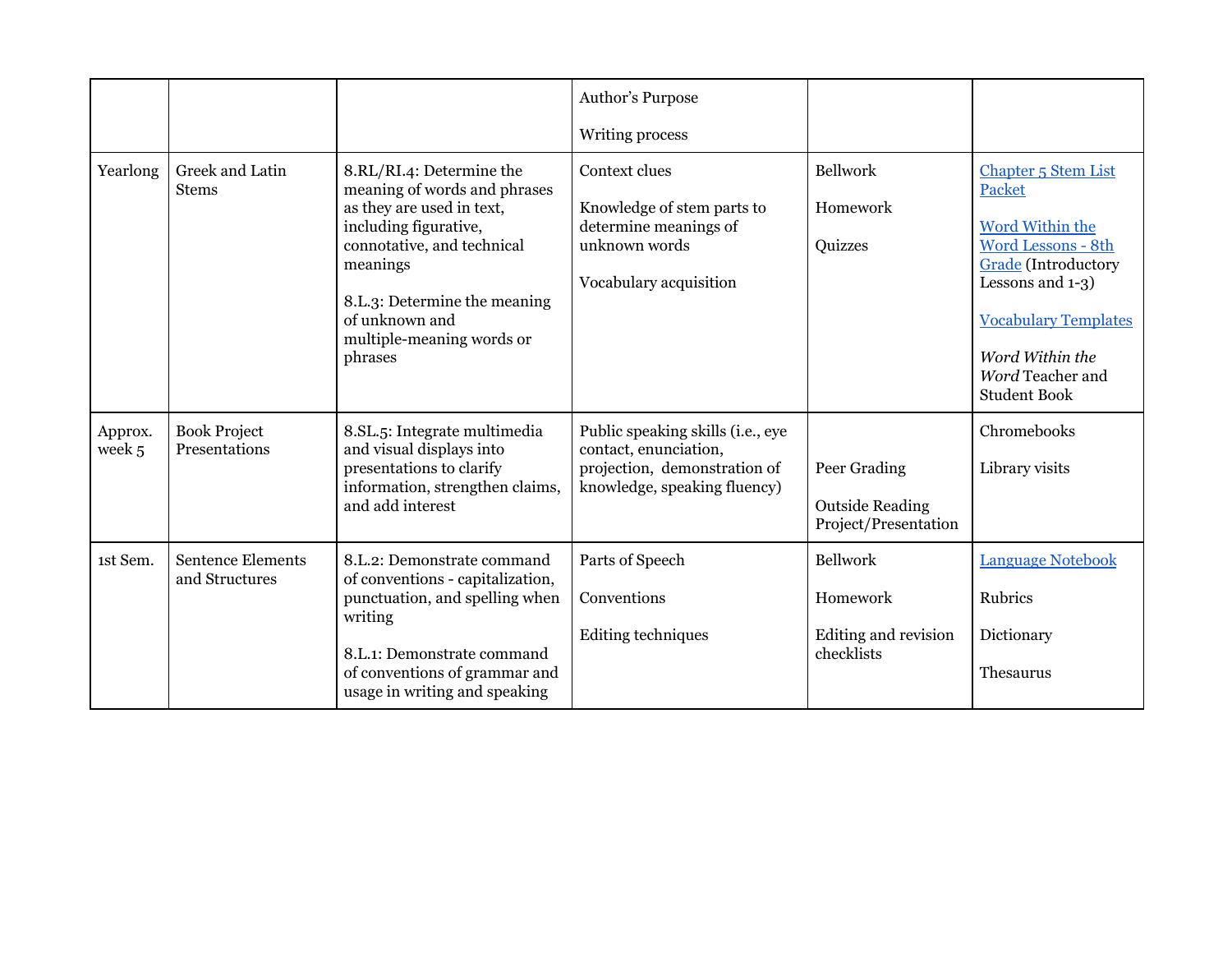| <b>Grade Level: 8th</b> |                                   | <b>Subject: ELA</b><br><b>Time: 2nd Quarter</b><br><b>The Giver</b>                                                                                                                                                                                                                                                                                                                                                                                                                                                                                                                                                                                                                                                                                                                                                    |                                                                            | Core Text: Call of the Wild OR                                                                                                                                                                                                                                                                                                               |                                                                             |  |                                   |
|-------------------------|-----------------------------------|------------------------------------------------------------------------------------------------------------------------------------------------------------------------------------------------------------------------------------------------------------------------------------------------------------------------------------------------------------------------------------------------------------------------------------------------------------------------------------------------------------------------------------------------------------------------------------------------------------------------------------------------------------------------------------------------------------------------------------------------------------------------------------------------------------------------|----------------------------------------------------------------------------|----------------------------------------------------------------------------------------------------------------------------------------------------------------------------------------------------------------------------------------------------------------------------------------------------------------------------------------------|-----------------------------------------------------------------------------|--|-----------------------------------|
| <b>Time</b>             | <b>Unit/Bend/Lesson</b>           | <b>AZCCRS</b> Standards                                                                                                                                                                                                                                                                                                                                                                                                                                                                                                                                                                                                                                                                                                                                                                                                |                                                                            | <b>Skills/Mini Lessons</b>                                                                                                                                                                                                                                                                                                                   | Benchmarks/<br><b>Assessments</b>                                           |  | <b>Resources</b>                  |
| Approx.<br>4 weeks      | <b>Whole Class Novel</b><br>Study | 8.RL.1: Cite the textual<br>evidence that supports analysis<br>and inferences<br>8.RL.2: Determine central<br>idea/theme<br>8.RL.3: Analyze use of dialogue<br>and incidents that propel the<br>action and reveal character<br>8.RL.4: Determine the meaning<br>of words and phrases as used in<br>text; analyze tone, analogies,<br>and allusions<br>8.RL.6: Analyze points of view<br>8.L.5: Demonstrate<br>understanding of figurative<br>language, word relationships,<br>and nuances in word meanings<br>8.RL.9: Analyze how a modern<br>work of fiction draws on<br>themes, patterns of events, or<br>character types from myths,<br>traditional stories, or religious<br>works such as the Bible,<br>including how the material is<br>rendered new<br>8.SL.1: Engage effectively in a<br>range of collaborative | $\bullet$<br>$\bullet$<br>$\bullet$<br>$\bullet$<br>$\bullet$<br>$\bullet$ | <b>Literary Elements</b><br><b>Plot Elements</b><br>$\bullet$<br><b>Character Analysis</b><br>Theme Identification<br>Point of View<br>Figurative Language<br><b>Sound Devices</b><br><b>Reading With Purpose</b><br>Application<br>Inference<br>Evidence<br><b>Context Clues</b><br>Connections from text<br>to self, world, and/or<br>text | Novel Study Exam<br><b>Class Discussions</b><br>Document based<br>questions |  | The Call of the Wild<br>The Giver |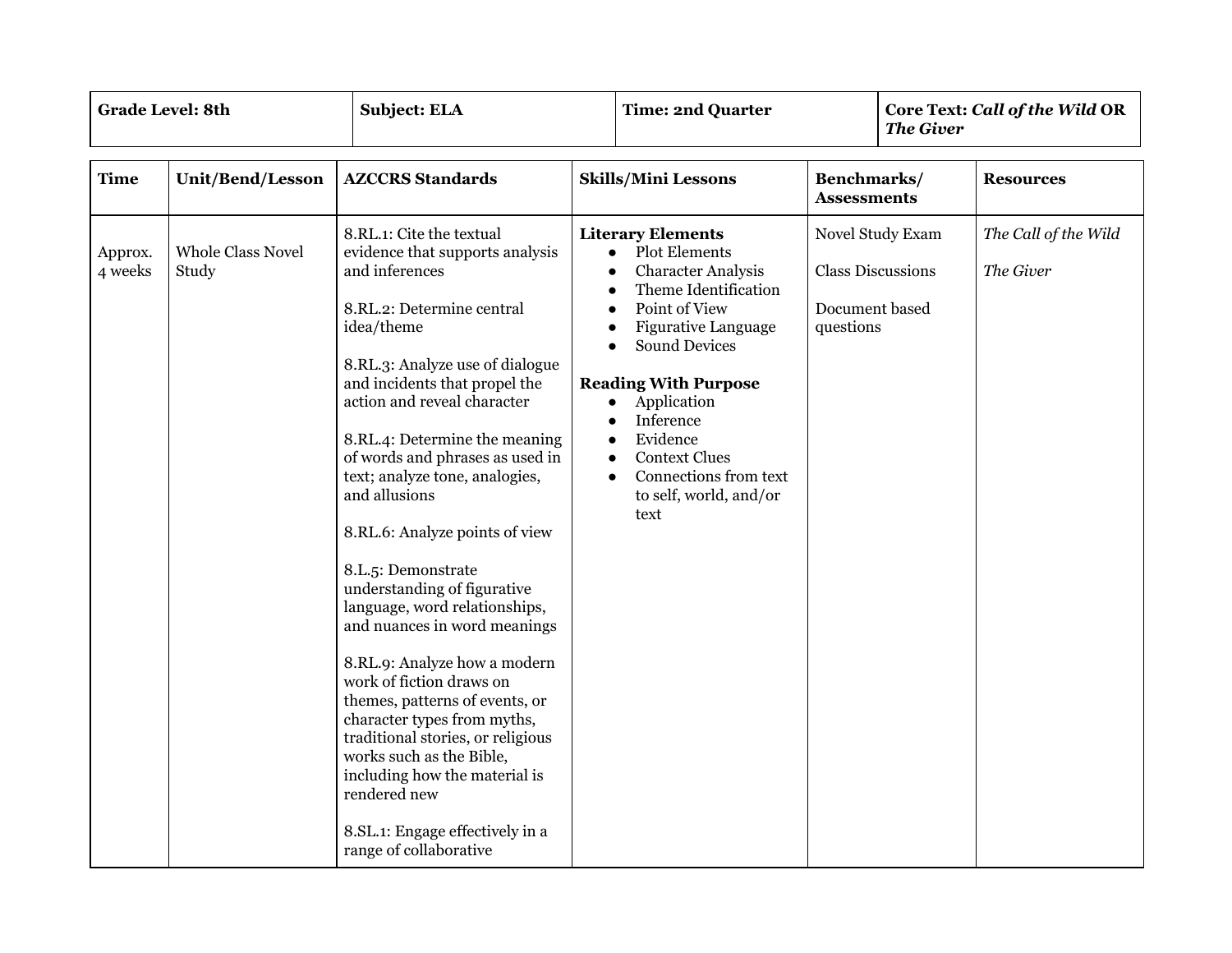|         |                                                                                                                                | discussions with diverse<br>partners on topics, texts, and<br>issues, building on others' ideas<br>and expressing their own<br>clearly                                                                                                                                                                                                                                                                                                                                                                                                              |                                                                                                                                                                                                                                                                                                                                                              |                                                                                                                                                     |                                                                                                                                |
|---------|--------------------------------------------------------------------------------------------------------------------------------|-----------------------------------------------------------------------------------------------------------------------------------------------------------------------------------------------------------------------------------------------------------------------------------------------------------------------------------------------------------------------------------------------------------------------------------------------------------------------------------------------------------------------------------------------------|--------------------------------------------------------------------------------------------------------------------------------------------------------------------------------------------------------------------------------------------------------------------------------------------------------------------------------------------------------------|-----------------------------------------------------------------------------------------------------------------------------------------------------|--------------------------------------------------------------------------------------------------------------------------------|
| 4 weeks | <b>Informational Texts</b>                                                                                                     | 8.RI.9: Analyze a case in which<br>two or more texts provide<br>conflicting information on the<br>same topic and identify where<br>the texts disagree on matters of<br>fact or interpretation<br>8.RI.8: Delineate and evaluate<br>the argument and specific<br>claims In a text, assessing<br>whether the reasoning is sound<br>and the evidence is relevant<br>and sufficient<br>8.RI.1: Cite the textual evidence<br>that most strongly supports An<br>analysis of what the text says<br>explicitly as well as inferences<br>drawn from the text | <b>Nonfiction Reading Skills</b><br>Annotation<br>$\bullet$<br>Main Ideas/Supporting<br>$\bullet$<br>Details<br>Citing textual evidence<br>$\bullet$<br><b>Work Cited Page</b><br>$\bullet$<br>Compare/Contrast<br>$\bullet$<br><b>Texts</b><br>Identify Author's<br>$\bullet$<br>Purpose<br><b>Context Clues</b><br>$\bullet$<br>Allusions<br>Author's Bias | <b>Writing Responses</b><br><b>Annotation Checks</b><br><b>Document Based</b><br>Questions<br><b>Class Discussion</b><br>Check for<br>Understanding | <b>Rubrics</b><br>Articles of the Week<br>"Readicide"<br>Newsademic                                                            |
|         | Informational<br>(compare / contrast)<br>$(U \circ f S)$<br>Intro to<br>Argumentative<br>Writing (U of S)<br>Dialectic Journal | 8.W.1: Write arguments to<br>support claims with clear<br>reasons and evidence<br>8.W.2: Write<br>informative/explanatory texts<br>to examine a topic and convey<br>ideas, concepts, and<br>information through the<br>selection, organization, and<br>analysis of relevant content                                                                                                                                                                                                                                                                 | Three to five paragraph essay<br>format<br>Introductions: Hooks, Thesis<br>statements<br><b>Body Paragraphs: Topic</b><br>sentences, Textual evidence,<br>Parenthetical citations,<br>Organization through<br>transitions<br><b>Writing Conventions: Sentence</b><br>variety and fluency,<br>Maintaining verb tense, Third                                   | <b>Student Writing</b><br>Movie<br>Compare/Contrast<br>Essay<br><b>Genre Research</b><br>Dialectic Journal<br>Project Utopia                        | Modeling/Student<br>Examples<br>Outlines<br>Graphic Organizers<br>Computers<br>MLA format guides<br>Websites<br><b>Rubrics</b> |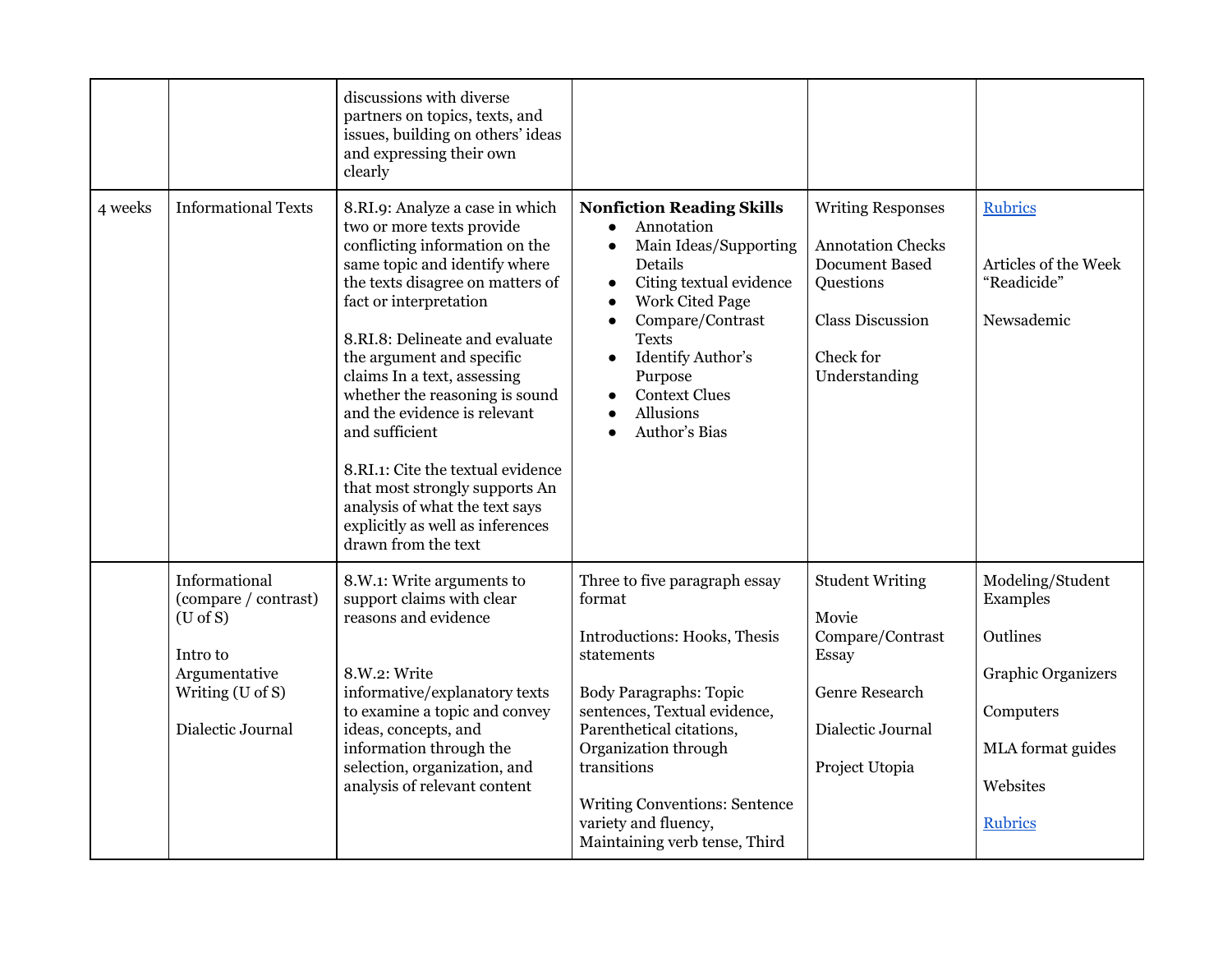|          |                                            |                                                                                                                                                                                                                                                    | person point of view, Word<br>Choice<br>Author's Purpose<br>Writing process                                                                                                  |                                                                |                                                                                                                                                                  |
|----------|--------------------------------------------|----------------------------------------------------------------------------------------------------------------------------------------------------------------------------------------------------------------------------------------------------|------------------------------------------------------------------------------------------------------------------------------------------------------------------------------|----------------------------------------------------------------|------------------------------------------------------------------------------------------------------------------------------------------------------------------|
| Yearlong | Greek and Latin<br><b>Stems</b>            | 8.RL/RI.4: Determine the<br>meaning of words and phrases<br>as they are used in text,<br>including figurative,<br>connotative, and technical<br>meanings<br>8.L.3: Determine the meaning<br>of unknown and<br>multiple-meaning words or<br>phrases | Context clues<br>Knowledge of stem parts to<br>determine meanings of<br>unknown words<br>Vocabulary acquisition                                                              | <b>Bellwork</b><br>Homework<br>Quizzes<br>Word Wars<br>Go Back | Chapter 5 Stem List<br>Packet<br><b>Word Within the</b><br>Word Lessons - 8th<br>Grade $(4-6)$<br>Vocabulary<br><b>Templates</b><br>Word Within the<br>Word Book |
| 1st Sem  | <b>Sentence Elements</b><br>and Structures | 8.L.2: Demonstrate command<br>of conventions - capitalization,<br>punctuation, and spelling when<br>writing<br>8.L.1:Demonstrate command of<br>conventions of grammar and<br>usage in writing and speaking                                         | Pronoun-Antecedent<br>Agreement<br>Subject-Verb agreement<br>Editing/Revisions of<br>Conventions<br>Sentence Types<br>Fragments and run-ons<br>Sentence elements and variety | <b>Bellwork</b><br>Homework<br><b>Student Essays</b>           | <b>Language Notebook</b>                                                                                                                                         |
|          | Compare/Contrast<br>Film to Text           |                                                                                                                                                                                                                                                    |                                                                                                                                                                              | <b>TED Talks</b>                                               | (Truman Show or<br>Pleasantville)                                                                                                                                |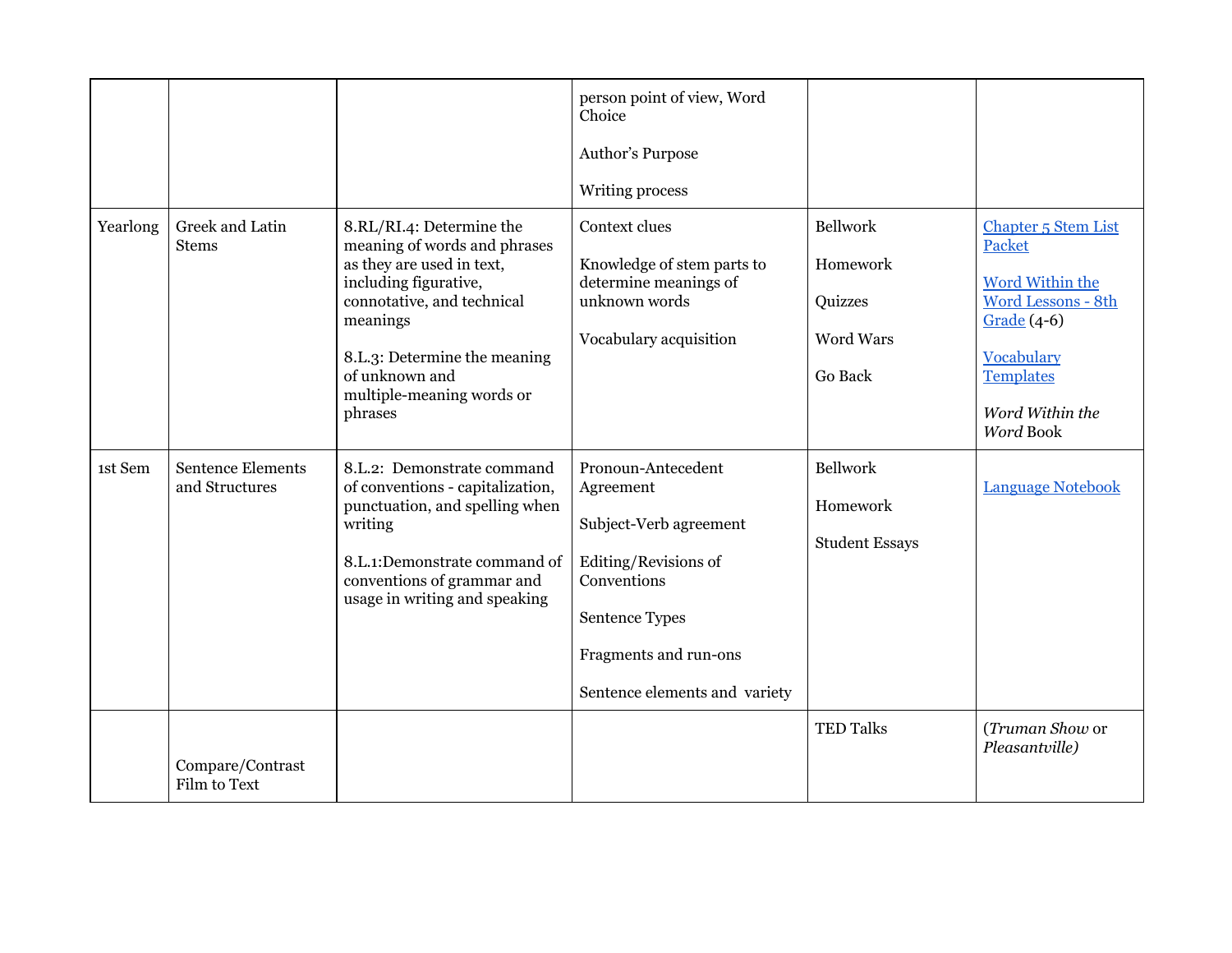| Grade Level: 8th | <b>Subject: ELA</b> | Time: 3rd Quarter | <b>Core Text(one of the</b><br>following): The Diary of Anne<br><b>Frank, Black Ships Before</b><br><i>Troy), excerpts from Night</i> |
|------------------|---------------------|-------------------|---------------------------------------------------------------------------------------------------------------------------------------|
|------------------|---------------------|-------------------|---------------------------------------------------------------------------------------------------------------------------------------|

| <b>Time</b>        | Unit/Bend/Lesson                                                                                                                                                                                     | <b>AZCCRS</b> Standards                                                                                                                                                                                                                                                                                                                                                                                                                                                                                                                                                                                                                                        | <b>Skills/Mini Lessons</b>                                                                                                                                                                                                                                                                                                                                                                                                                                                                                                                                                       | Benchmarks/<br><b>Assessments</b>                                                                                                    | <b>Resources</b>                                                                                                                                                                     |
|--------------------|------------------------------------------------------------------------------------------------------------------------------------------------------------------------------------------------------|----------------------------------------------------------------------------------------------------------------------------------------------------------------------------------------------------------------------------------------------------------------------------------------------------------------------------------------------------------------------------------------------------------------------------------------------------------------------------------------------------------------------------------------------------------------------------------------------------------------------------------------------------------------|----------------------------------------------------------------------------------------------------------------------------------------------------------------------------------------------------------------------------------------------------------------------------------------------------------------------------------------------------------------------------------------------------------------------------------------------------------------------------------------------------------------------------------------------------------------------------------|--------------------------------------------------------------------------------------------------------------------------------------|--------------------------------------------------------------------------------------------------------------------------------------------------------------------------------------|
| Approx. 4<br>weeks | <b>Reading Literary</b><br>The Diary of Anne<br>Frank<br><b>Black Ships Before</b><br><b>Troy</b><br><b>Reading</b><br><b>Informational</b><br>Night<br>Primary and<br>Secondary<br><b>Documents</b> | 8.RL/I.1: Cite the textual<br>evidence that supports<br>analysis and inferences<br>8.RL/I.2: Determine central<br>idea/theme<br>8.RL/I.3: Analyze use of<br>dialogue and incidents that<br>propel the action and reveal<br>character<br>8.RL/I.4: Determine the<br>meaning of words and<br>phrases as used in text;<br>analyze tone, analogies, and<br>allusions<br>8.RL/I.6: Analyze points of<br>view<br>8.L. <sub>5</sub> : Demonstrate<br>understanding of figurative<br>language, word<br>relationships, and nuances in<br>word meanings<br>8.RL.9: Analyze how a<br>modern work of fiction<br>draws on themes, patterns of<br>events, or character types | <b>Reading With Purpose</b><br>Application<br>Inference<br>Evidence<br><b>Context Clues</b><br>Connections from text<br>to self, world, and/or<br>text.<br><b>Stage Direction</b><br><b>Socratic Seminars</b><br>$\bullet$<br>Literature Circles<br>$\bullet$<br><b>Nonfiction Reading Skills</b><br>Annotation<br>$\bullet$<br>Main Ideas/Supporting<br>Details<br>Citing textual evidence<br>$\bullet$<br><b>Work Cited Page</b><br>Compare/Contrast<br>$\bullet$<br><b>Texts</b><br>Identify Author's<br>Purpose<br><b>Context Clues</b><br><b>Allusions</b><br>Author's Bias | Class discussions<br>Group work<br>Quizzes/tests<br>Research /<br>Argumentative or<br>Persuasive writing<br><b>Galileo Post Test</b> | 8th grade ELA<br>textbook<br>Audio version of The<br>Diary of Anne Frank<br>Night by Elie Weisel<br>Holocaust/WWII<br>guest speaker(s)<br><b>Black Ships Before</b><br>Troy (Honors) |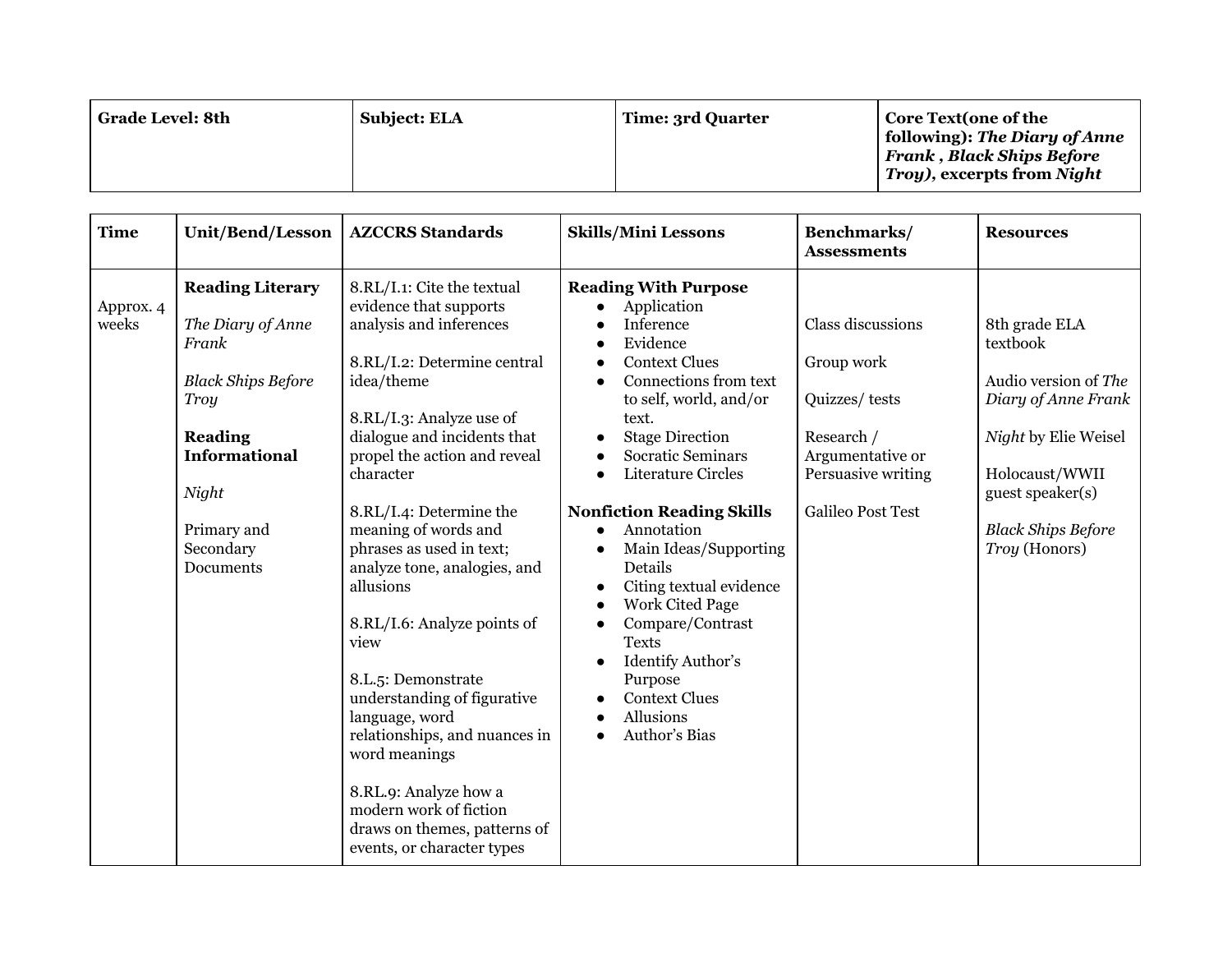|                                                                                                       | from myths, traditional<br>stories, or religious works<br>such as the Bible, including<br>how the material is rendered<br>new<br>8.SL.1: Engage effectively in<br>a range of collaborative<br>discussions with diverse<br>partners on topics, texts, and<br>issues, building on others'<br>ideas and expressing their<br>own clearly                                                                                                               |                                                                                                                                                                                                                                                                                                                                                                                                           |                                 |                                                                                                               |
|-------------------------------------------------------------------------------------------------------|----------------------------------------------------------------------------------------------------------------------------------------------------------------------------------------------------------------------------------------------------------------------------------------------------------------------------------------------------------------------------------------------------------------------------------------------------|-----------------------------------------------------------------------------------------------------------------------------------------------------------------------------------------------------------------------------------------------------------------------------------------------------------------------------------------------------------------------------------------------------------|---------------------------------|---------------------------------------------------------------------------------------------------------------|
| Argumentative and<br><b>Persuasive Writing</b><br>$(U \circ f S)$<br>Research<br><b>Timed Writing</b> | 8.W.9: Draw evidence from<br>literary or informational<br>texts to support analysis,<br>reflection, and research<br>8.W.6: Use technology,<br>including the Internet, to<br>produce and publish writing<br>8.W.5: With guidance and<br>support, revise, edit, rewrite<br>for final draft<br>8.W.4: Produce clear and<br>coherent writing in which the<br>development, organization,<br>and style are appropriate to<br>task, purpose, and audience | Three to five paragraph essay<br>format<br>Introductions: Hooks, Thesis<br>statements<br><b>Body Paragraphs: Topic</b><br>sentences, Textual evidence,<br>Parenthetical citations,<br>Organization through<br>transitions<br><b>Writing Conventions: Sentence</b><br>variety and fluency,<br>Maintaining verb tense, Third<br>person point of view, Word<br>Choice<br>Author's Purpose<br>Writing process | Student writing                 | <b>Rubrics</b><br>Internet/Designated<br>links<br>Stop watch/Class<br>Timer<br>Outlines<br>Graphic organizers |
| <b>Greek and Latin</b><br>Stems                                                                       | 8.RL/RI.4: Determine the<br>meaning of words and<br>phrases as they are used in<br>text, including figurative,<br>connotative, and technical                                                                                                                                                                                                                                                                                                       | Context clues<br>Knowledge of stem parts to<br>determine meanings of<br>unknown words                                                                                                                                                                                                                                                                                                                     | Bellwork<br>Homework<br>Quizzes | Chapter 5 Stem List<br>Packet<br><b>Word Within the</b><br>Word Lessons - 8th                                 |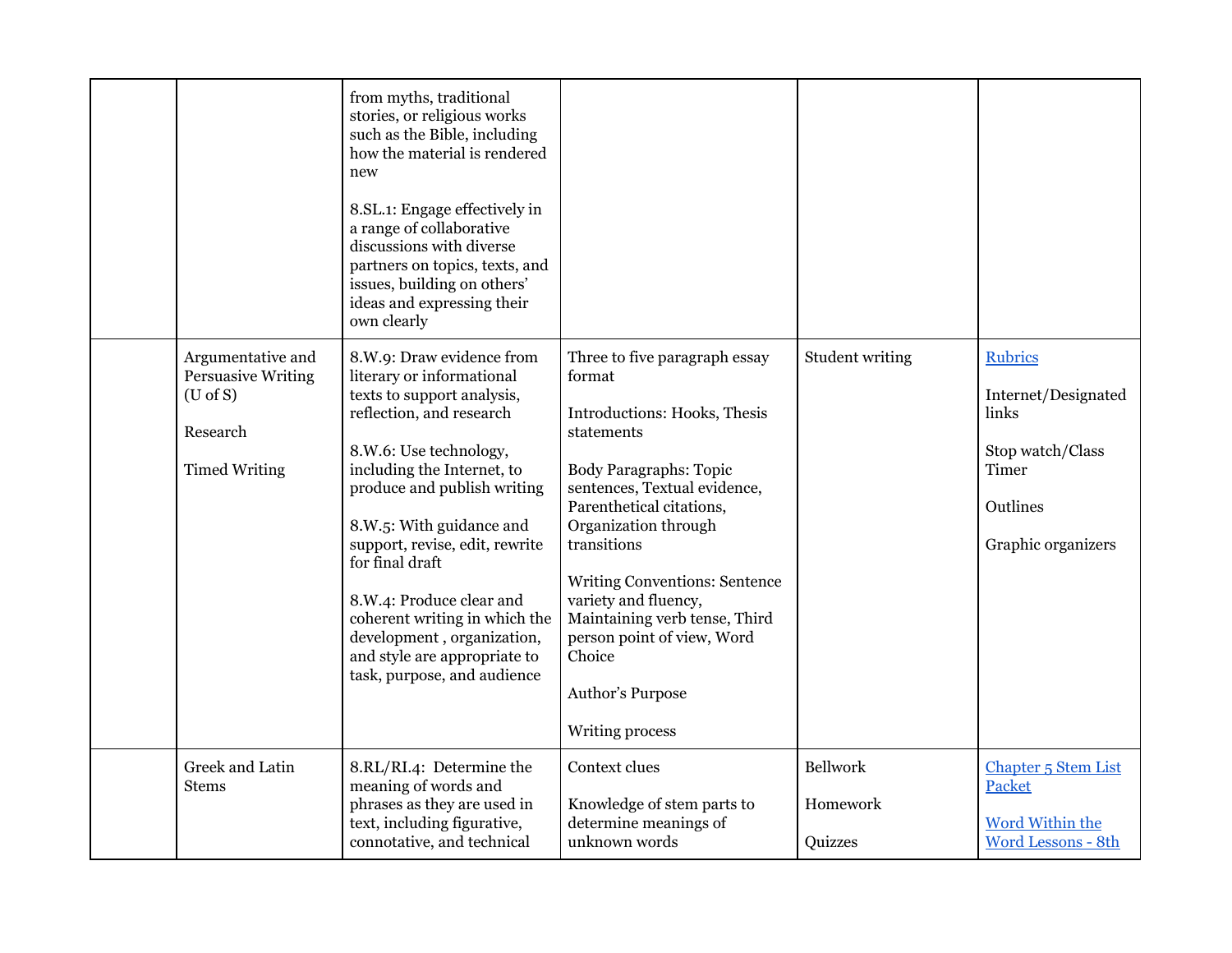|                                   | meanings<br>8.L.3: Determine the<br>meaning of unknown and<br>multiple-meaning words or<br>phrases           | Vocabulary acquisition                                                              | <b>Word Wars</b><br><b>Go Back</b>                     | Grade (7-10)<br>Vocabulary<br><b>Templates</b><br>Word Within the<br>Word Teacher and<br><b>Student Book</b> |
|-----------------------------------|--------------------------------------------------------------------------------------------------------------|-------------------------------------------------------------------------------------|--------------------------------------------------------|--------------------------------------------------------------------------------------------------------------|
| Sentence Structure<br>and Variety | 8.L.2 and 8.L.1:<br>Demonstrate command of<br>conventions of grammar and<br>usage in writing and<br>speaking | Verbals-Infinitives, Gerunds,<br>and Participles<br><b>Active and Passive Voice</b> | Student writing<br><b>Bellwork</b><br>quizzes/homework | <b>Language Notebook</b>                                                                                     |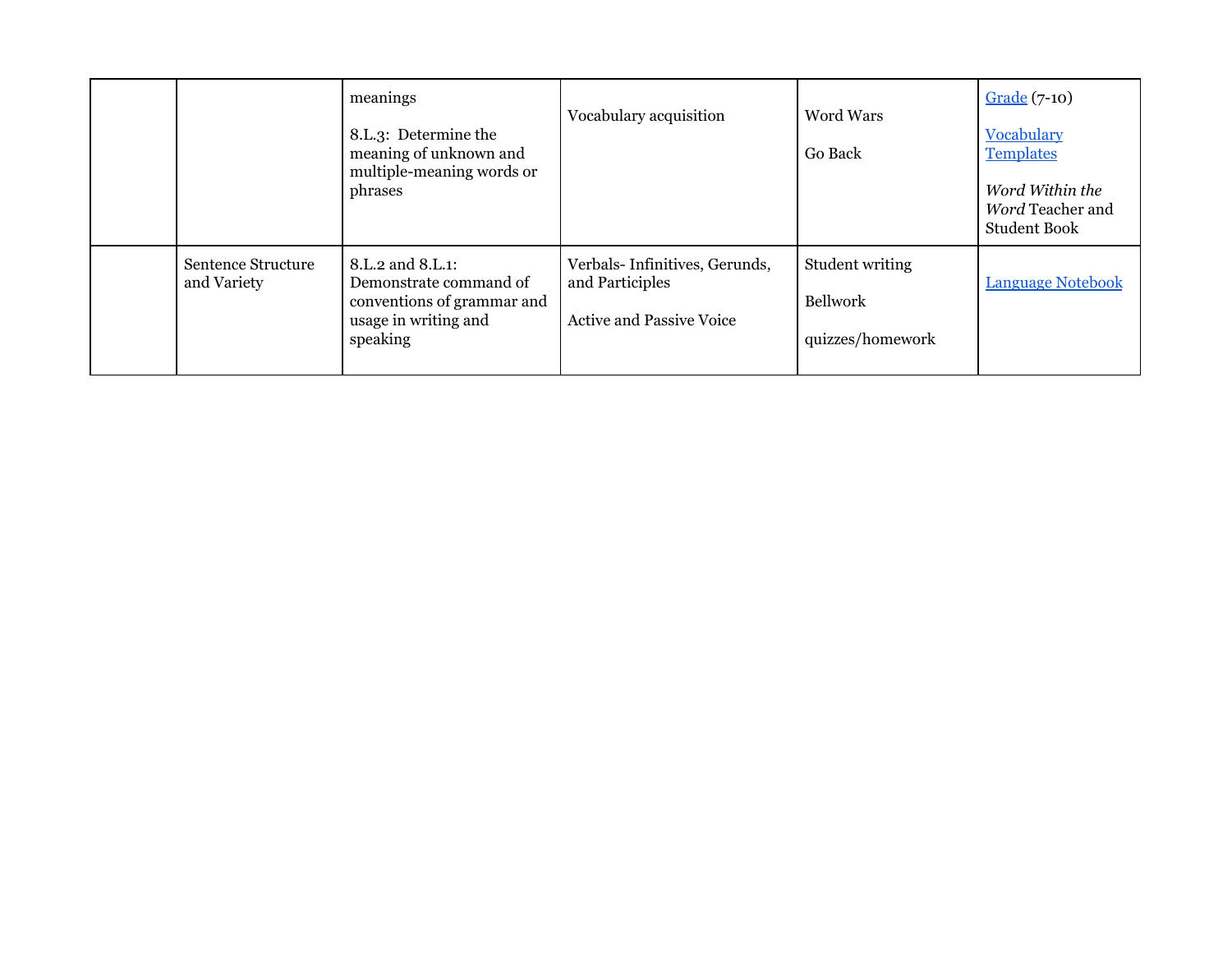| <b>Grade Level: 8th</b> | <b>Subject: ELA</b> | Time: 4th Quarter | Core Text: Biography,<br>Speeches, Warriors Don't Cry<br>OR, Black Ships Before Troy |
|-------------------------|---------------------|-------------------|--------------------------------------------------------------------------------------|
|-------------------------|---------------------|-------------------|--------------------------------------------------------------------------------------|

| <b>Time</b>    | <b>Unit/Bend/Lesson</b>                                                                                                                           | <b>AZCCRS</b> Standards                                                                                                                                                                                                                                                                                                                                                                                                                                                                                                                                                                                                                                                      | <b>Skills/Mini Lessons</b>                                                                                                                                                                                                                                                                                                                                                                                                                                                                                                                   | Benchmarks/<br><b>Assessments</b>                                                                                                          | <b>Resources</b>                                                                                                                                                                                                                                                                           |
|----------------|---------------------------------------------------------------------------------------------------------------------------------------------------|------------------------------------------------------------------------------------------------------------------------------------------------------------------------------------------------------------------------------------------------------------------------------------------------------------------------------------------------------------------------------------------------------------------------------------------------------------------------------------------------------------------------------------------------------------------------------------------------------------------------------------------------------------------------------|----------------------------------------------------------------------------------------------------------------------------------------------------------------------------------------------------------------------------------------------------------------------------------------------------------------------------------------------------------------------------------------------------------------------------------------------------------------------------------------------------------------------------------------------|--------------------------------------------------------------------------------------------------------------------------------------------|--------------------------------------------------------------------------------------------------------------------------------------------------------------------------------------------------------------------------------------------------------------------------------------------|
| 4th<br>Quarter | <b>Reading</b><br><b>Informational</b><br><b>Primary Sources:</b><br><b>Essays and Speeches</b><br>Biography<br><b>Reading Literary</b><br>Poetry | 8.RL/I.1: Cite the textual<br>evidence that supports<br>analysis and inferences<br>8.RL/I.2: Determine central<br>idea/theme<br>8.RL/I.3: Analyze use of<br>dialogue and incidents that<br>propel the action and reveal<br>character<br>8.RL/I.4: Determine the<br>meaning of words and<br>phrases as used in text;<br>analyze tone, analogies, and<br>allusions<br>8.RL/I.6: Analyze points of<br>view<br>8.L.5: Demonstrate<br>understanding of figurative<br>language, word relationships,<br>and nuances in word<br>meanings<br>8.RL.9: Analyze how a<br>modern work of fiction draws<br>on themes, patterns of<br>events, or character types<br>from myths, traditional | <b>Nonfiction Reading Skills</b><br>Annotation<br>Main<br>$\bullet$<br>Ideas/Supporting<br>Details<br>Citing textual evidence<br>$\bullet$<br><b>Work Cited Page</b><br>$\bullet$<br>Compare/Contrast<br>$\bullet$<br><b>Texts</b><br>Identify Author's<br>$\bullet$<br>Purpose<br><b>Context Clues</b><br>$\bullet$<br><b>Allusions</b><br>Author's Bias<br>$\bullet$<br><b>Poetic Elements</b><br>Theme Identification<br>$\bullet$<br>Point of View<br>$\bullet$<br>Figurative Language<br>$\bullet$<br><b>Sound Devices</b><br>$\bullet$ | AzM2 Testing<br><b>Grammar Post-test</b><br>Writing Across the<br>Curriculum Post-test<br>Class discussions<br>Group work<br>Quizzes/tests | Nikki Giovanni<br><b>Author Study</b><br><b>Black Ships Before</b><br>Troy<br>Warriors Don't Cry<br>Letters from a<br>Birmingham Jail<br>I Have a Dream<br>Speech<br>Children's Book:<br>Through My Eyes by<br><b>Ruby Bridges</b><br>Independent<br>Biographies and/or<br>Autobiographies |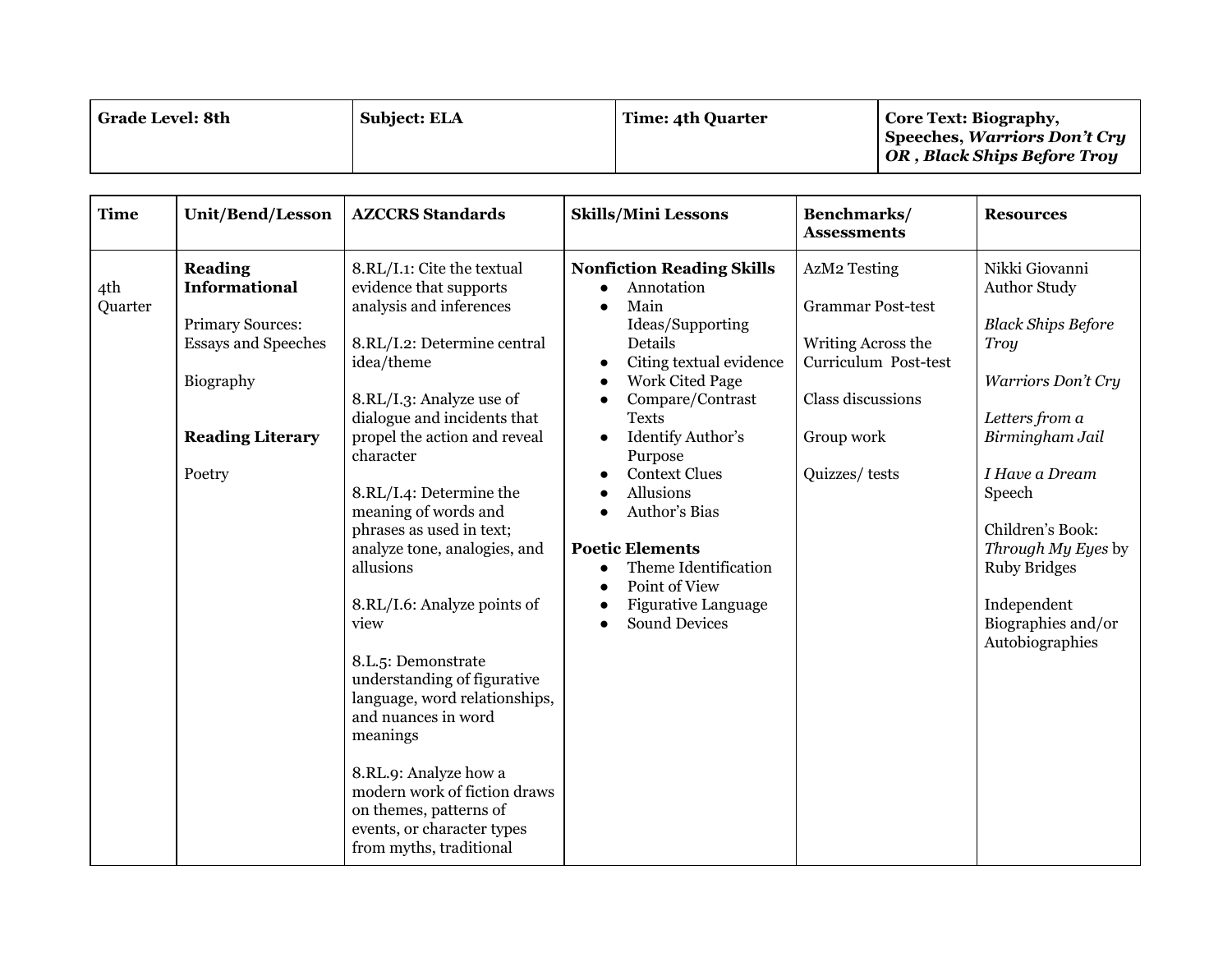|                                                                    | stories, or religious works<br>such as the Bible, including<br>how the material is rendered<br>new<br>8.SL.1: Engage effectively in<br>a range of collaborative<br>discussions with diverse<br>partners on topics, texts, and<br>issues, building on others'<br>ideas and expressing their<br>own clearly |                                                                                                                                                                                                                                                                                                                                                                                                           |                                                                                                                   |                                                                                                |
|--------------------------------------------------------------------|-----------------------------------------------------------------------------------------------------------------------------------------------------------------------------------------------------------------------------------------------------------------------------------------------------------|-----------------------------------------------------------------------------------------------------------------------------------------------------------------------------------------------------------------------------------------------------------------------------------------------------------------------------------------------------------------------------------------------------------|-------------------------------------------------------------------------------------------------------------------|------------------------------------------------------------------------------------------------|
| Writing<br><b>Narrative Writing</b><br>$(U \circ f S)$<br>Research |                                                                                                                                                                                                                                                                                                           | Three to five paragraph essay<br>format<br>Introductions: Hooks, Thesis<br>statements<br><b>Body Paragraphs: Topic</b><br>sentences, Textual evidence,<br>Parenthetical citations,<br>Organization through<br>transitions<br><b>Writing Conventions: Sentence</b><br>variety and fluency,<br>Maintaining verb tense, Third<br>person point of view, Word<br>Choice<br>Author's Purpose<br>Writing process | Writing Across the<br>Curriculum Post-test<br><b>Creation Myth</b><br>Newspaper Project<br>Civil Rights Research) | <b>Rubrics</b>                                                                                 |
| Greek and Latin<br><b>Stems</b>                                    | 8.RL/RI.4: Determine the<br>meaning of words and<br>phrases as they are used in<br>text, including figurative,<br>connotative, and technical<br>meanings                                                                                                                                                  | Context clues<br>Knowledge of stem parts to<br>determine meanings of<br>unknown words                                                                                                                                                                                                                                                                                                                     | <b>Bellwork</b><br>Homework<br>Quizzes                                                                            | Chapter 5 Stem List<br>Packet<br><b>Word Within the</b><br>Word Lessons - 8th<br>Grade (11-13) |